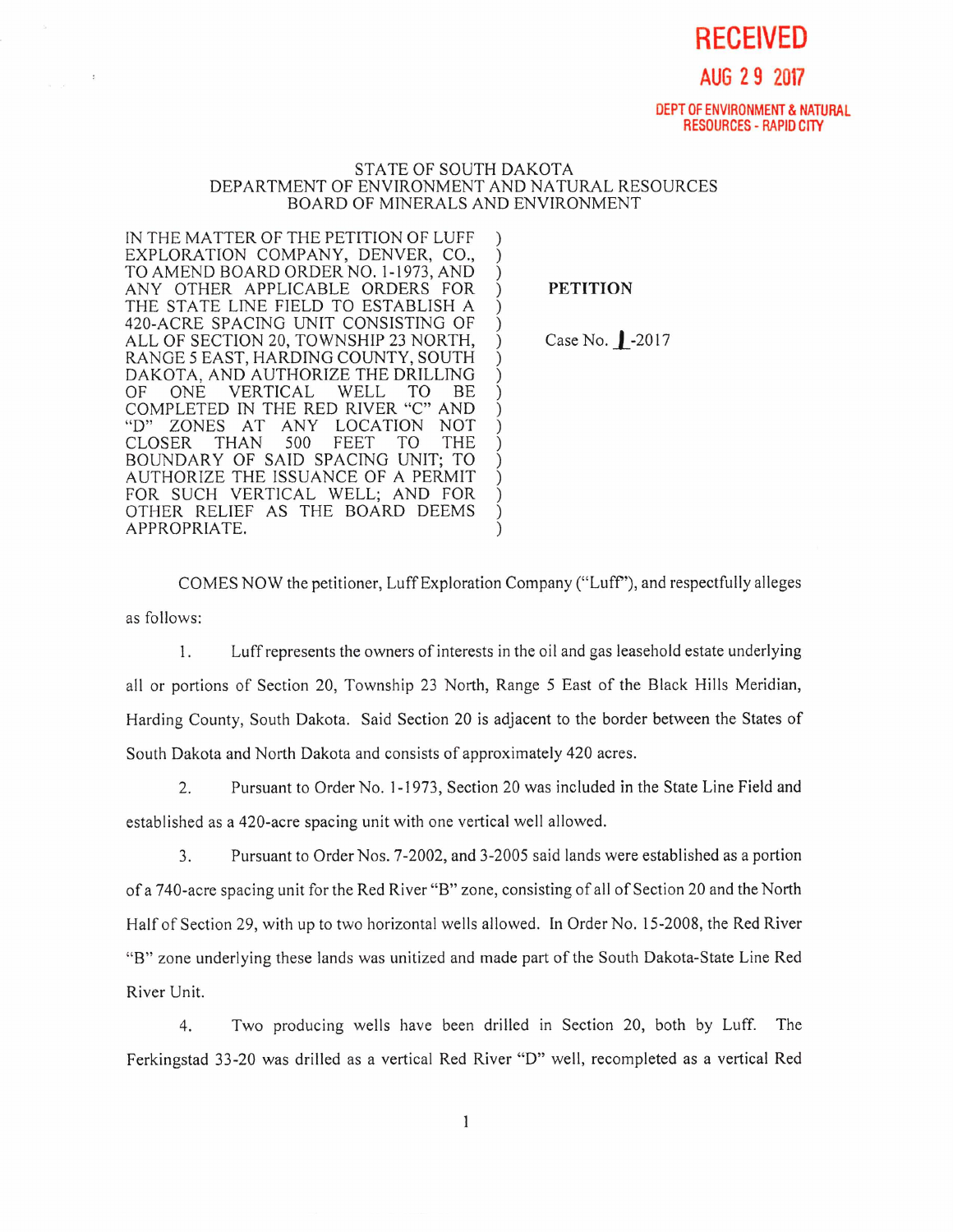River "B" well, and Luff later drilled a lateral from the well into the Red River "B" zone. The Janvrin A-29H well was drilled as a horizontal Red River "B" well with two laterals. In addition, the SD SLRRU F-20H injection well was drilled in said lands for secondary recovery operations in the South Dakota-State Line Red River Unit. There is currently no production from the Red River "C" or "D" zones underlying said lands.

5. While the Red River "D" zone is the primary target, Luff believes that hydrocarbon reserves in both the Red River "C" and "D" zones underlying said lands may be recoverable by drilling a vertical well. In Luff's opinion, such a plan of development would maximize the recovery of hydrocarbons and thereby prevent waste and would also result in the efficient and economical development of the zones as a whole.

6. Luff respectfully requests that the Board amend its prior orders, including Order No. 1-1973 so as to establish a 420-acre spacing unit for the State Line Field consisting of said lands and allow a vertical well to be drilled in the Red River "C" and "D" zones at any location thereon not closer than 500 feet to the boundary of such spacing unit.

7. In Luff's opinion, forming the requested spacing unit and authorizing the drilling of the well described above will optimize primary recovery, prevent waste, avoid the drilling of unnecessary wells, and protect correlative rights.

8. The spacing unit requested to be created is not smaller than the maximum area that can be efficiently and economically drained by the proposed well and the size, shape, and location thereof will result in the efficient and economic development of the zones as a whole.

9. Because the operations for the South Dakota-State Line Red River Unit involve the Red River "B" zone and because the requested spacing for vertical drilling only involves the "C" and "D" zones, the requested spacing for vertical drilling will have no adverse impact on the South Dakota-State Line Red River Unit.

10. The Board is authorized to grant the requested spacing unit by South Dakota Codified Laws 45-9-20 through 45-9-29 and Administrative Rules of South Dakota 74:12:02:06.

2